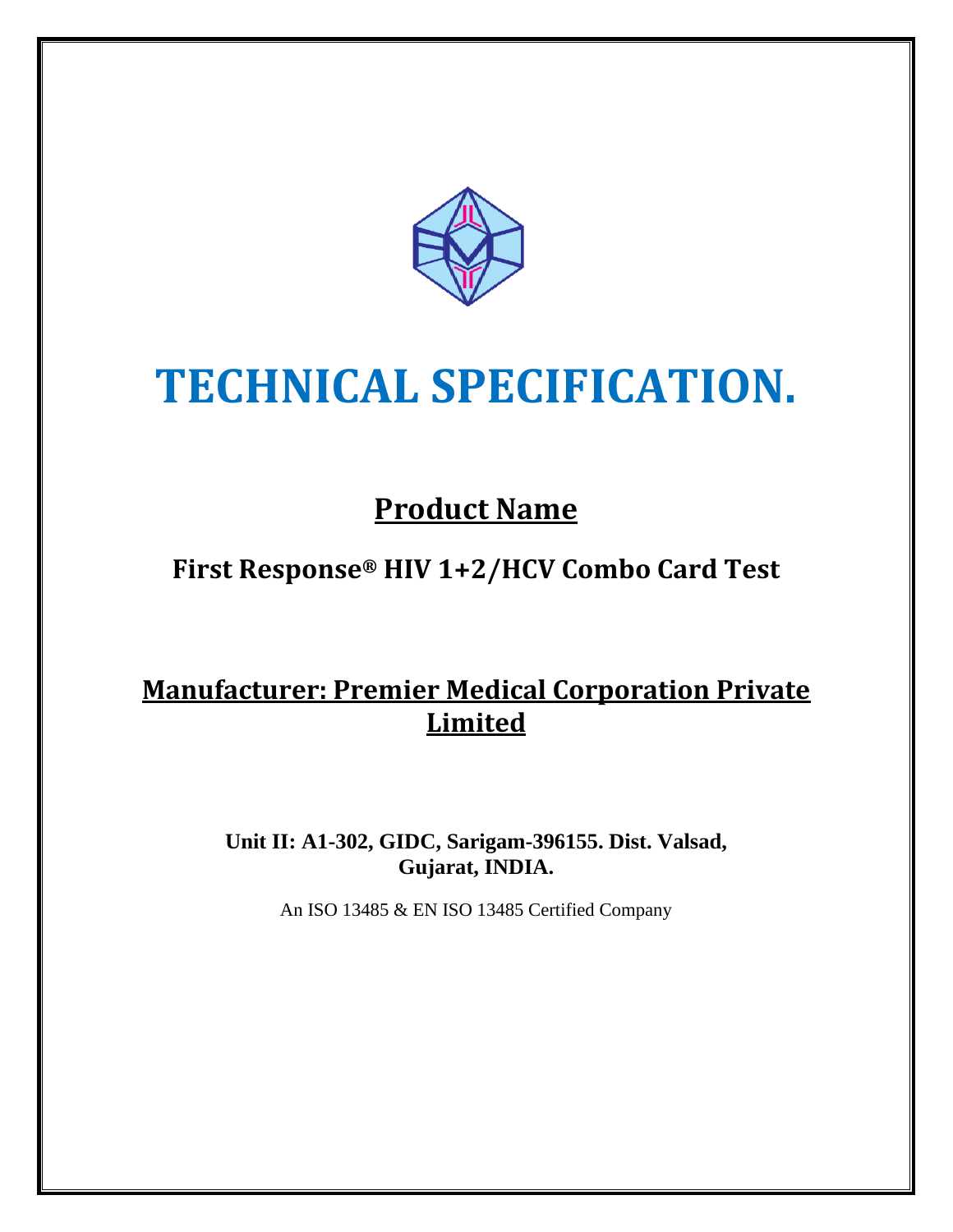| <b>Product Details</b> |                       |                           |                                             |
|------------------------|-----------------------|---------------------------|---------------------------------------------|
|                        | Product Name          | ٠<br>$\ddot{\phantom{0}}$ | First Response® HIV 1+2/HCV Combo Card Test |
| $\overline{2}$         | <b>Product Family</b> | $\bullet$                 | <b>Rapid Diagnostic Tests</b>               |
| 3                      | Product Code          | ٠                         | PI24FRC                                     |

#### **Intended Use:**

First Response® HIV 1+2/ HCV Combo Card Test is intended for use by healthcare professionals and is a rapid, qualitative, screening, in vitro diagnostic test for detection of antibodies of specific to HIV (type 1 & 2) and Hepatitis C virus (HCV Ab) in human serum, plasma or whole blood. The test kit is not automated and does not require any additional instrument. Reactive samples should be confirmed further with confirmatory tests like ELISA, Western Blot.

#### **Assay Principle**

First Response<sup>®</sup> HIV 1+2 / HCV Combo Card Test is based on the principle of immunochromatography for qualitative detection of antibodies specific for HIV-1&2 and/or Hepatitis C. This card test in which nitrocellulose membrane is precoated with recombinant antigens for HIV 1 (gp41) and HIV 2 (gp36) at test line HIV and Recombinant HCV antigen specific for Hepatitis-C virus at the test line HCV of the device with control line at "C". When a serum or plasma or whole blood specimen is applied to the Sample Well of plastic device, the cocktail of recombinant HIV-1+2 (gp41  $\&$  gp36) antigen - colloidal gold conjugate & recombinant HCV antigens colloid gold conjugate, the specimen sample and sample diluents move along the membrane chromatographically to the test regions and form a visible line as the antigen-antibody-antigen gold particle complex forms with high degree of sensitivity and specificity. If the specimen contains antibodies to Hepatitis-C Virus, the colored line will appear in the test area at test line HCV, corresponding to HCV line. If the specimen contains antibodies to HIV 1 and/or 2, the colored line will appear in the test area at test line HIV, corresponding to HIV line. The presence of both test line indicates specimen contain antibodies to HIV as well as HCV. The absence of the colored line at the test line regions indicates that the specimen is non-reactive for HIV and Hepatitis-C, showing a negative result. Control line will appear irrespective of reactive or non-reactive sample. The control line will serve to validate test performance.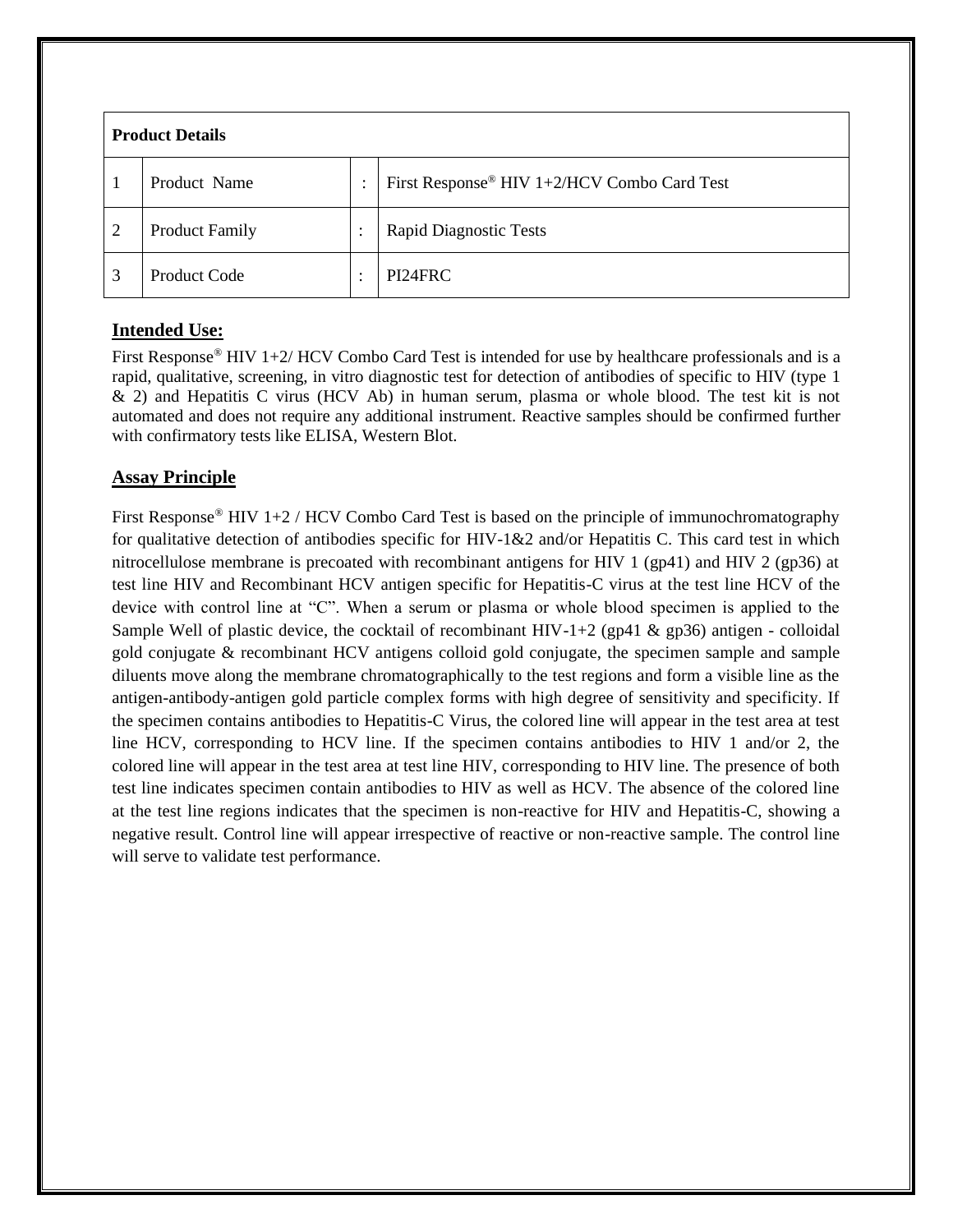

**Graphical presentation of test strip of First Response ® HIV 1+2/HCV Combo Card Test**

#### **Storage & Stability**

First Response<sup>®</sup> HIV 1+2 / HCV Combo Card Test should be stored at 4-30 °C. Do not freeze the kit or components. Assay buffer (opened  $\&$  unopened)  $\&$  the unopened Test Device are stable until the expiry date printed on the label, when stored at recommended temperature  $4 - 30^{\circ}$ C. The test device is sensitive to humidity and heat. Perform the test immediately after removing the Test Device from the foil pouch. The shelf life of the kit is as indicated on the outer package. Do not use Test Device and Assay buffer beyond the date of expiry.

#### **Shelf Life:**

First Response® HIV 1+2 / HCV Combo Card Test has shelf life of 24 months.

#### **Operational Characteristics:**

#### **Temperature range:**

- $\triangleright$  First Response<sup>®</sup> HIV 1+2 / HCV Combo Card Test is stable at temperature range of 4-30 °C.
- ➢ Operating Temperature range is room temperature.
- ➢ Test result interpretation time 20-25 minutes.

#### **Certification:**

• First Response<sup>®</sup> HIV 1+2 / HCV Combo Card Test is manufactured by Premier Medical Corporation Private Limited, is ISO 13485 & EN ISO 13485 certified company.

#### **Kit components:**

Each kit of First Response® HIV 1+2 / HCV Combo Card Test contains:

• Test devices packed in aluminum pouch with desiccant.